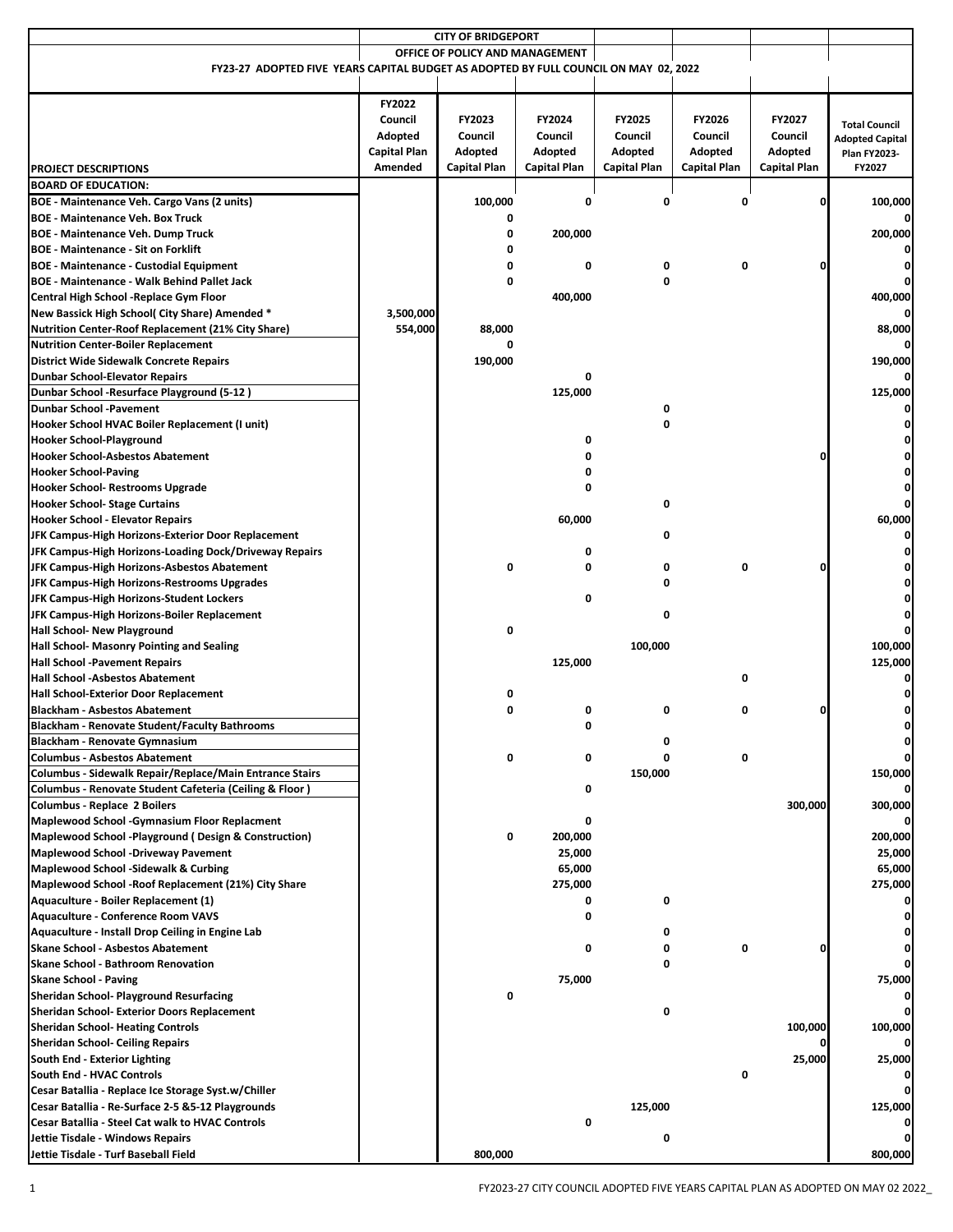|                                                                                      |              | <b>CITY OF BRIDGEPORT</b>       |                     |              |                     |               |                        |
|--------------------------------------------------------------------------------------|--------------|---------------------------------|---------------------|--------------|---------------------|---------------|------------------------|
|                                                                                      |              | OFFICE OF POLICY AND MANAGEMENT |                     |              |                     |               |                        |
| FY23-27 ADOPTED FIVE YEARS CAPITAL BUDGET AS ADOPTED BY FULL COUNCIL ON MAY 02, 2022 |              |                                 |                     |              |                     |               |                        |
|                                                                                      |              |                                 |                     |              |                     |               |                        |
|                                                                                      | FY2022       |                                 |                     |              |                     |               |                        |
|                                                                                      |              |                                 |                     |              |                     |               |                        |
|                                                                                      | Council      | FY2023                          | FY2024              | FY2025       | FY2026              | <b>FY2027</b> | <b>Total Council</b>   |
|                                                                                      | Adopted      | Council                         | Council             | Council      | Council             | Council       | <b>Adopted Capital</b> |
|                                                                                      | Capital Plan | Adopted                         | Adopted             | Adopted      | Adopted             | Adopted       | <b>Plan FY2023-</b>    |
| <b>PROJECT DESCRIPTIONS</b>                                                          | Amended      | Capital Plan                    | <b>Capital Plan</b> | Capital Plan | <b>Capital Plan</b> | Capital Plan  | FY2027                 |
| <b>Read School- Asbestos Abatement</b>                                               |              | 0                               | 0                   | 0            | $\mathbf{0}$        | O             | 0                      |
| Read School- Exterior Doors Replacement                                              |              |                                 | 0                   |              |                     |               |                        |
| Curiale School-Roof Replacement(21%) City Share                                      | 378,000      |                                 |                     |              |                     |               |                        |
|                                                                                      |              |                                 | 0                   |              |                     |               | 0                      |
| <b>Curiale School-Exterior Door Replacement</b>                                      |              |                                 |                     |              |                     |               |                        |
| <b>Curiale School-Sidewalks</b>                                                      |              |                                 | 100,000             |              |                     |               | 100,000                |
| <b>Curiale School-Renovaate Entire bathrooms</b>                                     |              | 75,000                          |                     |              |                     |               | 75,000                 |
| Curiale School-Replace Gym Floor                                                     |              |                                 |                     | 80,000       |                     |               | 80,000                 |
| Cross - Main Office HVAC System Replacement                                          |              |                                 |                     | 40,000       |                     |               | 40,000                 |
| Cross School -New Emergency Generator                                                |              |                                 | 0                   |              |                     |               | 0                      |
| <b>Cross School Masonry Repairs</b>                                                  |              |                                 | 30,000              |              |                     |               | 30,000                 |
| <b>Cross School- Asbestos Abatement</b>                                              |              |                                 |                     | 0            |                     |               |                        |
| JFK Multicultural- Air Handling Admin- 2 Roof Tops Units                             |              |                                 |                     |              |                     |               |                        |
|                                                                                      |              | 0                               |                     |              |                     |               |                        |
| JFK Multicultural - Elevator Repair/Upgrades                                         |              |                                 |                     |              |                     |               |                        |
| JFK Multicultural - Exterior Door Replacement                                        |              |                                 |                     | 0            |                     |               | 0                      |
| JFK Multicultural - Asbestos Abatement                                               |              | 0                               | 0                   |              | 0                   |               |                        |
| <b>JFK Multicultural - Restrooms Upgrades</b>                                        |              |                                 |                     | 175,000      |                     |               | 175,000                |
| JFK Multicultural - Playground                                                       |              | 250,000                         |                     |              |                     |               | 250,000                |
| JFK Campus - Common Area- Elevator Repairs                                           |              |                                 |                     | 200,000      |                     |               | 200,000                |
| JFK Campus - Common Area- Gym New Partition Drs/Bleachers                            |              |                                 | 0                   |              |                     |               | 0                      |
| JFK Campus - Common Area- Asbestos                                                   |              |                                 |                     | 0            |                     |               | 0                      |
| JFK Campus - Common Area- Paving throughout campus                                   |              | 750,000                         |                     |              |                     |               | 750,000                |
| JFK Campus - Common Area- Restroom Upgrades                                          |              | 125,000                         |                     |              |                     |               | 125,000                |
| <b>Madison - Roof Top Heating Units Replace 4 units</b>                              |              |                                 |                     |              |                     | 50,000        | 50,000                 |
| <b>Madison School - Elevator Repairs/Upgrades</b>                                    |              |                                 |                     |              |                     |               | 0                      |
|                                                                                      |              |                                 |                     |              |                     |               |                        |
| <b>Madison School - Playground Resurface</b>                                         |              | 0                               | 60,000              |              |                     |               | 60,000                 |
| <b>Madison School - Fire Alarm Panel</b>                                             |              |                                 | 0                   |              |                     |               | 0                      |
| <b>Madison School - Repointing Exterior Walls</b>                                    |              |                                 |                     | 150,000      |                     |               | 150,000                |
| <b>Bryant - Masonry and Parapet</b>                                                  |              |                                 |                     |              |                     |               |                        |
| <b>Bryant School HVAC Equipment Replacement</b>                                      |              |                                 |                     | 300,000      |                     |               | 300,000                |
| <b>Bryant School -Seal/Replace Basement Floors</b>                                   |              |                                 | 75,000              |              |                     |               | 75,000                 |
| Bryant School -Resurface Interior Corridor Walls) All Floors)                        |              |                                 | 300,000             |              |                     |               | 300,000                |
| <b>Bryant School -Asphalt Work</b>                                                   |              |                                 |                     | 100,000      |                     |               | 100,000                |
| Edison School - Boiler Replacement(2units)+ Controls                                 |              |                                 |                     | 0            |                     |               |                        |
| <b>Edison School - Restroom Upgrade</b>                                              |              |                                 | 0                   |              |                     |               | 0                      |
| <b>Edison School - Asbestos Abatement</b>                                            |              |                                 | 0                   | 0            |                     |               | 0                      |
| <b>Edison School - Electrical Upgrade</b>                                            |              |                                 | 100,000             |              |                     |               | 100,000                |
|                                                                                      |              |                                 |                     |              |                     |               |                        |
| Edison School - Roof Replacement (21%) City Share                                    |              | 200,000                         |                     |              |                     |               | 200,000                |
| <b>Edison School - Playground</b>                                                    |              |                                 |                     |              |                     |               |                        |
| Park City Magnet - HVAC Equip-Replace 2 boilers                                      |              |                                 |                     |              |                     |               | 0                      |
| <b>Park City Magnet - Asbestos Abatement</b>                                         |              | 0                               | 0                   | 0            | 0                   |               | 0                      |
| Park City Magnet - Gymnasium Floor Replacement                                       |              |                                 |                     | 250,000      |                     |               | 250,000                |
| Park City Magnet - Renovate Student/Faculty Bathrooms                                |              |                                 | 185,000             | 250,000      |                     |               | 435,000                |
| Park City Magnet - New Fire Alarm System                                             |              |                                 |                     |              |                     | 170,000       | 170,000                |
| Barnum School-Campus- Resurface (2-5) & (5-12)playgrounds                            |              |                                 | 75,000              |              |                     |               | 75,000                 |
| Barnum School -New Loading Dock Entrance onto MLK Drive                              |              |                                 |                     | 40,000       |                     |               | 40,000                 |
| Beardsley School - New Playground (2-5)                                              |              | 0                               | 150,000             |              |                     |               | 150,000                |
|                                                                                      |              |                                 |                     |              |                     |               |                        |
| Beardsley School - Re-Surface Playground (5-12)                                      |              |                                 | 85,000              |              |                     |               | 85,000                 |
| <b>Beardsley School -Exterior Doors</b>                                              |              |                                 |                     |              |                     | 75,000        | 75,000                 |
| <b>Beardsley School - Asbestos Abatement</b>                                         |              |                                 |                     | 0            |                     |               | 0                      |
| <b>Beardsley School - Paving</b>                                                     |              |                                 |                     |              | 100,000             |               | 100,000                |
| <b>Beardsley School - Electrical Upgrades</b>                                        |              | 100,000                         | 80,000              |              |                     |               | 180,000                |
| <b>Beardsley School - Restrooms Upgrades</b>                                         |              |                                 |                     | 0            |                     |               |                        |
| <b>Beardsley School - Exterior Walls Pointing</b>                                    |              | 150,000                         |                     |              |                     |               | 150,000                |
| Marin - HVAC Equipment-Replace 3 A/C Units                                           |              |                                 |                     |              |                     |               | 0                      |
| Marin - Roof Replacement (21% City Share)                                            |              |                                 |                     |              |                     |               |                        |
| Marin School - Elevator Repair/Upgrades                                              |              |                                 |                     |              |                     |               |                        |
| <b>Marin School - Ceiling Tiles Replacement</b>                                      |              | 0                               |                     |              |                     |               |                        |
| <b>Marin School - Exterior Doors Replacement</b>                                     |              |                                 | 0                   |              |                     |               |                        |
|                                                                                      |              |                                 |                     |              |                     |               |                        |
| <b>Marin School - HVAC Controls</b>                                                  |              |                                 |                     |              |                     |               |                        |
| <b>Marin School - New Playground</b>                                                 |              | 175,000                         |                     |              |                     |               | 175,000                |
| <b>Marin School - Paving</b>                                                         |              | 250,000                         |                     |              |                     |               | 250,000                |
| Hallen - Elevator Repairs/Upgrades                                                   |              | 0                               |                     |              |                     |               | 0                      |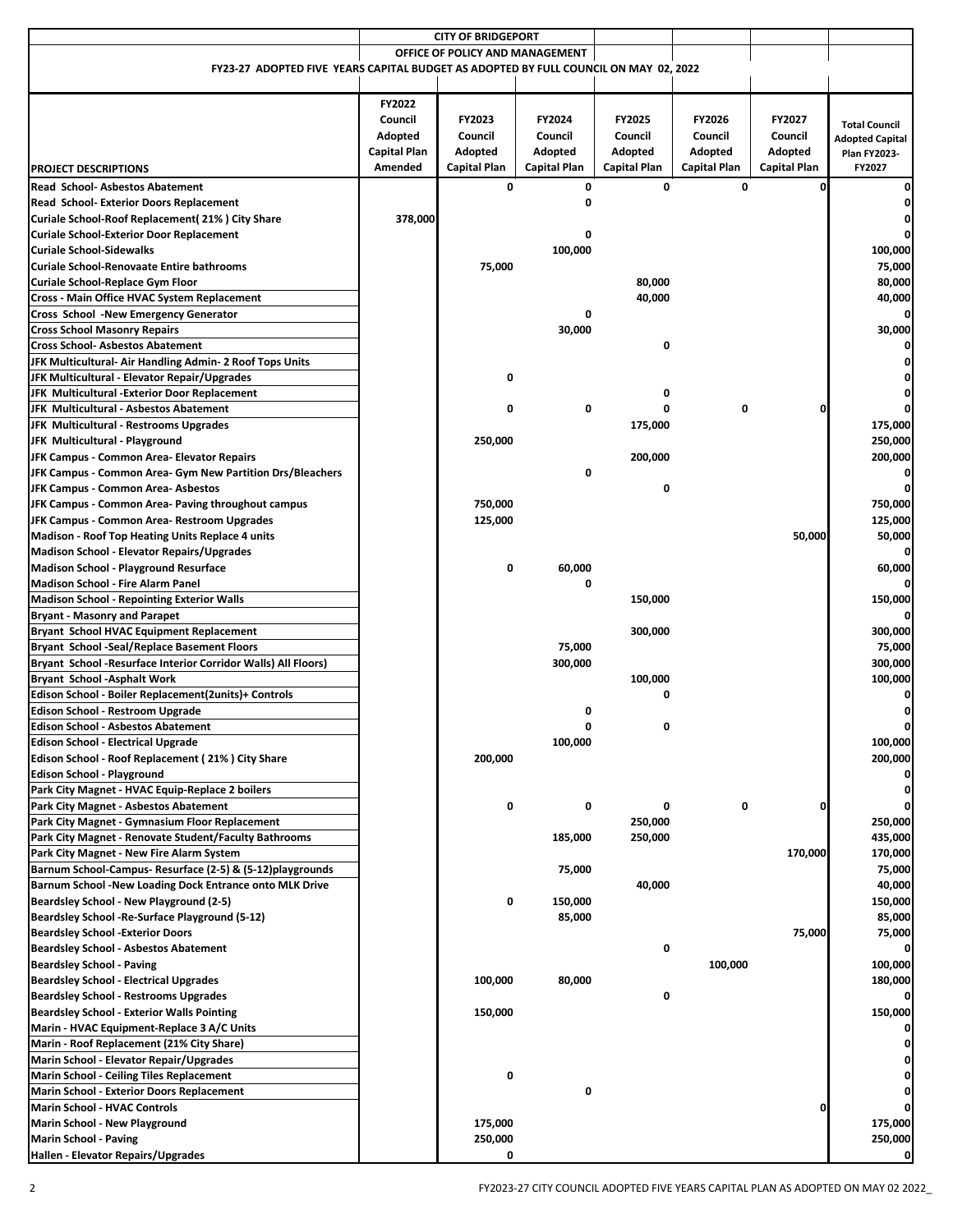|                                                                                                                  |                     | <b>CITY OF BRIDGEPORT</b>       |                     |                     |                     |                     |                        |
|------------------------------------------------------------------------------------------------------------------|---------------------|---------------------------------|---------------------|---------------------|---------------------|---------------------|------------------------|
|                                                                                                                  |                     | OFFICE OF POLICY AND MANAGEMENT |                     |                     |                     |                     |                        |
| FY23-27 ADOPTED FIVE YEARS CAPITAL BUDGET AS ADOPTED BY FULL COUNCIL ON MAY 02, 2022                             |                     |                                 |                     |                     |                     |                     |                        |
|                                                                                                                  |                     |                                 |                     |                     |                     |                     |                        |
|                                                                                                                  |                     |                                 |                     |                     |                     |                     |                        |
|                                                                                                                  | <b>FY2022</b>       |                                 |                     |                     |                     |                     |                        |
|                                                                                                                  | Council             | FY2023                          | FY2024              | <b>FY2025</b>       | FY2026              | FY2027              | <b>Total Council</b>   |
|                                                                                                                  | Adopted             | Council                         | Council             | Council             | Council             | Council             | <b>Adopted Capital</b> |
|                                                                                                                  | <b>Capital Plan</b> | Adopted                         | Adopted             | Adopted             | Adopted             | Adopted             | <b>Plan FY2023-</b>    |
| <b>PROJECT DESCRIPTIONS</b>                                                                                      | Amended             | Capital Plan                    | <b>Capital Plan</b> | <b>Capital Plan</b> | <b>Capital Plan</b> | <b>Capital Plan</b> | FY2027                 |
| <b>Hallen School HVAC Controls</b>                                                                               |                     |                                 |                     | 250,000             |                     |                     | 250,000                |
| <b>Hallen School - Sidewalks</b>                                                                                 |                     | 0                               |                     |                     |                     |                     |                        |
| <b>Hallen School - Asbestos Abatement</b>                                                                        |                     |                                 | 0                   | 0                   |                     |                     |                        |
| Hallen School - Paving- Parking Lot                                                                              |                     | 100,000                         | 0                   |                     |                     |                     | 100,000                |
| <b>Hallen School - Student Bathroom Renovations</b>                                                              |                     | 0                               | $\Omega$            |                     |                     |                     | 0                      |
| Hallen School - Roof Replacment (21%) City Share                                                                 |                     |                                 | 400,000             |                     |                     |                     | 400,000                |
| <b>Hallen School - Exterior Walls Pointing</b>                                                                   |                     |                                 |                     |                     |                     | 50,000              | 50,000                 |
| Hallen School - Boiler Replacement (I unit)                                                                      |                     |                                 |                     | 70,000              |                     |                     | 70,000                 |
| Waltersville School -Major Electrical Upgrade-Computer Lab                                                       |                     |                                 |                     |                     |                     | 500,000             | 500,000                |
| Waltersville School - Replace two boilers                                                                        |                     |                                 | $\mathbf 0$         |                     |                     |                     | 0                      |
| Waltersville School -Heating Controls Upgrades(incl. Library)                                                    |                     |                                 |                     | 150,000             |                     |                     | 150,000                |
| <b>Waltersville School -Replace 4 Exterior Doors</b>                                                             |                     | 0                               |                     |                     |                     |                     | 0                      |
| <b>Winthrop School - Playground</b>                                                                              |                     | ŋ                               | 100,000             |                     |                     |                     | 100,000                |
| <b>Winthrop - Asbestos Abatement</b>                                                                             |                     |                                 | 0                   | 0                   | 0                   |                     | O                      |
|                                                                                                                  |                     |                                 |                     |                     |                     |                     |                        |
| <b>TOTAL BOARD OF EDUCATION</b>                                                                                  | 4,432,000           | 3,353,000                       | 3,290,000           | 2,430,000           | 100,000             | 1,270,000           | 10,443,000             |
| <b>ECONOMIC DEVELOPMENT:</b>                                                                                     |                     |                                 |                     |                     |                     |                     |                        |
| Land Management / Acquisition                                                                                    |                     |                                 |                     | 0                   | 0                   |                     |                        |
|                                                                                                                  |                     | 700,000                         | 1,000,000           |                     |                     | 1,000,000           | 2,700,000              |
| City Owned Properties-Development Ready Program                                                                  | 650,000             |                                 |                     |                     | 1,000,000           |                     | 1,000,000              |
| Lafayette Blvd/Fairfield Ave./Redesign-(10 %City Match)                                                          |                     | 660,000                         |                     |                     |                     |                     | 660,000                |
| Remington Arms Site Improvement(FY20 Amendment)*                                                                 | 3,000,000           | 2,000,000                       |                     |                     |                     |                     | 2,000,000              |
| Site Improvement/Public Housing                                                                                  |                     |                                 |                     |                     |                     |                     | 0                      |
| Gateway To South End/Citywide Strategic Acquisition<br><b>Blight / Demolition / Clean Up/Property Management</b> | 1,000,000           | 0<br>Ω                          | 1,000,000           | 1,000,000           |                     |                     | 1,000,000<br>1,000,000 |
| <b>Jetland St. Parking Garage Addition/Expansion</b>                                                             | 500,000             | 0                               | 1,000,000           |                     |                     |                     | 1,000,000              |
| Seaview Ave Corridor/Waterfront Proj(20% city match)(Amended)*                                                   |                     |                                 | 500,000             |                     |                     |                     | 500,000                |
| TOTAL ECONOMIC DEVELOPMENT                                                                                       | 5,150,000           | 3,360,000                       | 3,500,000           | 1,000,000           | 1,000,000           | 1,000,000           | 9,860,000              |
|                                                                                                                  |                     |                                 |                     |                     |                     |                     |                        |
|                                                                                                                  |                     |                                 |                     |                     |                     |                     |                        |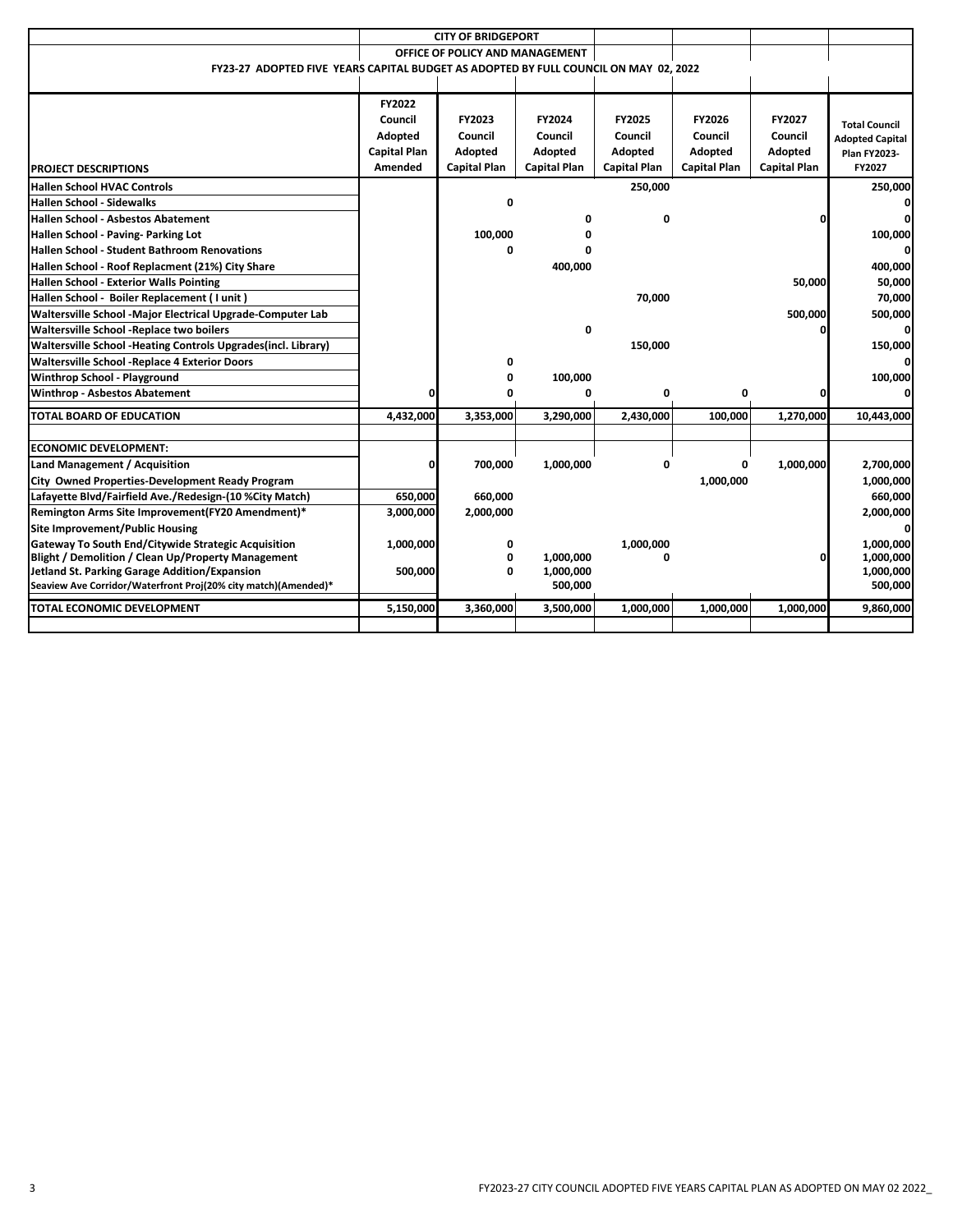|                                                                                      |                     | <b>CITY OF BRIDGEPORT</b>       |                     |                     |                     |                     |                                               |
|--------------------------------------------------------------------------------------|---------------------|---------------------------------|---------------------|---------------------|---------------------|---------------------|-----------------------------------------------|
|                                                                                      |                     | OFFICE OF POLICY AND MANAGEMENT |                     |                     |                     |                     |                                               |
| FY23-27 ADOPTED FIVE YEARS CAPITAL BUDGET AS ADOPTED BY FULL COUNCIL ON MAY 02, 2022 |                     |                                 |                     |                     |                     |                     |                                               |
|                                                                                      |                     |                                 |                     |                     |                     |                     |                                               |
|                                                                                      | FY2022              |                                 |                     |                     |                     |                     |                                               |
|                                                                                      | Council             | FY2023                          | FY2024              | FY2025              | FY2026              | FY2027              |                                               |
|                                                                                      | Adopted             | Council                         | Council             | Council             | Council             | Council             | <b>Total Council</b>                          |
|                                                                                      | <b>Capital Plan</b> | Adopted                         | Adopted             | Adopted             | Adopted             | Adopted             | <b>Adopted Capital</b><br><b>Plan FY2023-</b> |
| <b>PROJECT DESCRIPTIONS</b>                                                          | Amended             | <b>Capital Plan</b>             | <b>Capital Plan</b> | <b>Capital Plan</b> | <b>Capital Plan</b> | <b>Capital Plan</b> | FY2027                                        |
| <b>PUBLIC FACILITIES:</b>                                                            |                     |                                 |                     |                     |                     |                     |                                               |
| Roadway Paving, Culverts, Intersections(Amendment)*                                  | 3,000,000           | 3,000,000                       | 2,000,000           | 2,500,000           | 2,000,000           | 2,000,000           | 11,500,000                                    |
| <b>Paving City-City Parking Lots</b>                                                 |                     | 425,000                         | 0                   | 0                   | 0                   |                     | 425,000                                       |
| City / Neighborhood Beautification                                                   |                     |                                 | 0                   |                     | 0                   | 150,000             | 150,000                                       |
| <b>Wonderland of Ice - Roof Replacement</b>                                          | 1,000,000           |                                 |                     |                     |                     |                     |                                               |
| Police Hq - Upper & Lower Parking Decks/Rooftop                                      | 1,336,000           |                                 |                     |                     |                     |                     |                                               |
| <b>Public Facilities Equipment</b>                                                   | 1,000,000           | 1,100,000                       | 1,500,000           | 1,500,000           | 1,000,000           | 1,000,000           | 6,100,000                                     |
| Muni Bldg. HVAC / Heating / Elec./ Facilities                                        |                     |                                 |                     |                     |                     |                     |                                               |
| City Wide Building & Security Improvements                                           |                     | 2,700,000                       |                     | 0                   |                     | 0                   | 2,700,000                                     |
| Public Facilities Buildings at 990 Housatonic Avenue                                 |                     | 375,000                         |                     |                     |                     |                     | 375,000                                       |
| Municipal Storm Sewer Separator System (MS4 Req.)                                    |                     |                                 |                     |                     |                     |                     | ŋ                                             |
| New East Side Senior Center-Old Engine 10/Putnam St.                                 | 2,500,000           |                                 |                     |                     |                     |                     | ŋ                                             |
|                                                                                      | 1,126,000           |                                 |                     |                     |                     |                     |                                               |
| Klein Memorial Auditorium -Masonry/Roof Replacement                                  |                     |                                 |                     | 150,000             |                     |                     | 150,000                                       |
| <b>Facilities Assessments / Planning Studies</b>                                     |                     |                                 |                     |                     |                     |                     |                                               |
| <b>Energy Conservation / Conversion Program</b>                                      |                     |                                 |                     |                     |                     |                     |                                               |
| <b>Harbor Yard Ballpark Upgrades</b>                                                 |                     |                                 |                     |                     |                     |                     |                                               |
| Arena Rehabilitation (Amendment)*                                                    |                     |                                 |                     |                     |                     |                     |                                               |
| Producto Building Demolition/Remediation (Amended)*                                  |                     |                                 |                     |                     |                     | 2,000,000           | 2,000,000                                     |
| 752 East Main Street Demolition/ Rehabilitation                                      |                     |                                 |                     |                     |                     |                     |                                               |
| <b>Wonderland of Ice Doors-Replacement</b>                                           |                     | 100,000                         |                     |                     |                     |                     | 100,000                                       |
| <b>Street Lights Wattage Upgrade</b><br>FAA AARF index rapid response fire truck     |                     |                                 |                     |                     |                     |                     |                                               |
| Various Airport Improvements/Equipment's Projects                                    | 213,000             | 0                               | 0                   | 0                   | 0                   |                     |                                               |
| Parks Maintenance Equip(Include Golf Course)                                         | 340,000             | 350,000                         | 300,000             | 300,000             | 310,000             | 300,000             | 1,560,000                                     |
| Various Parks Improvements - Citywide                                                |                     | 300,000                         | 315,000             | 1,000,000           | 195,000             | 500,000             | 2,310,000                                     |
| <b>Public Facilities Garage</b>                                                      |                     |                                 |                     |                     |                     |                     |                                               |
| <b>Barnum Museum</b>                                                                 |                     |                                 |                     |                     |                     | 1,000,000           | 1,000,000                                     |
| <b>Bloom Bulkhead</b>                                                                |                     |                                 |                     |                     |                     |                     |                                               |
|                                                                                      |                     |                                 |                     |                     |                     |                     | 2,000,000                                     |
| Side Walks/Street scape Replacements                                                 |                     |                                 |                     | 1,000,000           | 1,000,000           | 1,000,000           | 1,000,000                                     |
| Pleasure Beach Bridge and Fishing Pier                                               |                     |                                 |                     |                     |                     |                     |                                               |
| Landfill Closure-Stewardship                                                         |                     |                                 |                     |                     |                     |                     | 0                                             |
| Ferry Terminal Ramp/Loading Dock (20% City Match)                                    |                     |                                 |                     |                     |                     |                     | n                                             |
| Citywide Signage<br><b>Citywide Deco Lights</b>                                      |                     |                                 | 500,000             |                     |                     |                     | 500.000                                       |
| <b>Traffic Lights Upgrades</b>                                                       |                     |                                 | 125,000             |                     | 125,000             |                     | 250,000                                       |
| Perry Memorial Arch.                                                                 |                     | 1,250,000                       | 1,250,000           |                     |                     |                     | 2,500,000                                     |
| <b>Veterans Memorial Park Improvements</b>                                           |                     |                                 |                     |                     |                     |                     | 0                                             |
| Tennis Courts Improvement - Citywide                                                 |                     | 150,000                         | 110,000             | 0                   | 0                   |                     | 260,000                                       |
| <b>Kennedy Stadium</b>                                                               |                     | $\Omega$                        | 0                   | 200,000             |                     | 1,030,000           | 1,230,000                                     |
| <b>Knowlton Park</b>                                                                 |                     |                                 |                     |                     |                     |                     | 0                                             |